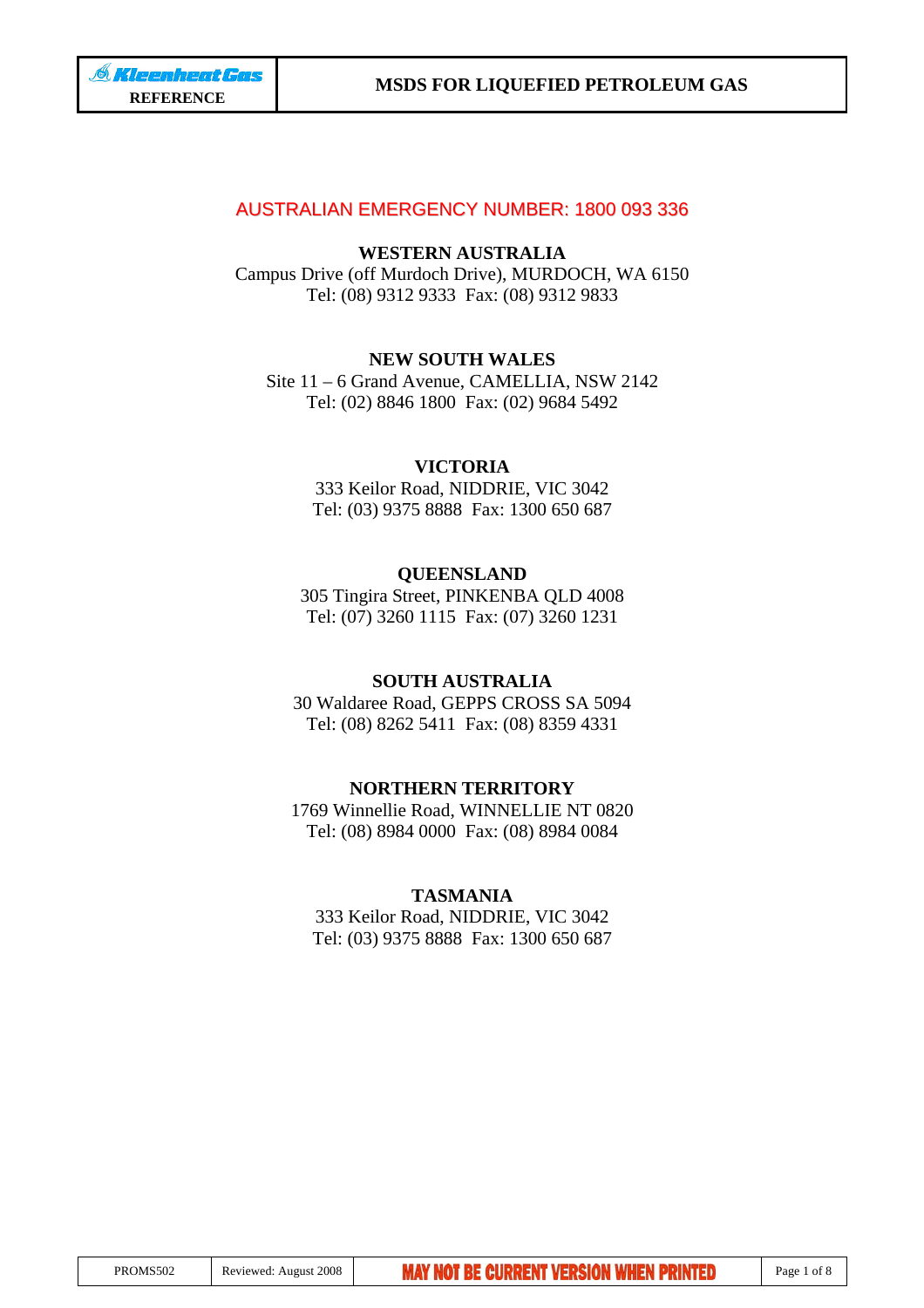# **MATERIAL SAFETY DATA SHEET**

## *Liquefied Petroleum Gas*

automotive applications.

Murdoch, Western Australia, 6150

## **1. IDENTIFICATION OF THE MATERIAL AND SUPPLIER**

**Product (Material) Name** Liquefied Petroleum Gas **Other Names** LP Gas, Propane, Butane, Automix **Recommended Use** Used as a fuel in domestic, commercial, industrial and

**Supplier Name** Wesfarmers Kleenheat Gas Pty Ltd (ABN 40 008 679 543) **Address** Campus Drive (off Murdoch Drive)

**Telephone No.** 132 180 **Australian Emergency Contact No.** 1800 093 336 (24 hours, 7 days)

## **2. HAZARDS INFORMATION**

| <b>Hazard Classification</b> | Classified as a highly flammable, liquefied gas for transport<br>(ADG, UN, IATA/ICAO):                 |
|------------------------------|--------------------------------------------------------------------------------------------------------|
| <b>UN Number</b>             | 1075, Petroleum Gases Liquefied.                                                                       |
| <b>Class</b>                 | 2.1                                                                                                    |
| <b>Subsidiary Risk</b>       | Nil                                                                                                    |
| <b>Packaging Group</b>       | N/A                                                                                                    |
| <b>HAZCHEM Code</b>          | $2YE$ (in accordance with $7th$ Edition of ADG Code)                                                   |
|                              | Forbidden for transport on passenger aircraft.                                                         |
| <b>Proper Shipping Name</b>  | PETROLEUM GASES, LIQUEFIED                                                                             |
| <b>Packaging Method</b>      | 5.9.2RT2                                                                                               |
| <b>EPG Number</b>            | 2.1.001                                                                                                |
| <b>IERG Number</b>           | 04                                                                                                     |
| <b>Risk Phrase(s)</b>        | $R7 - May$ cause fire.                                                                                 |
|                              | R12 - Extremely flammable.                                                                             |
|                              | $R18 - In$ use, may form flammable – explosive vapour air                                              |
|                              | mixture.                                                                                               |
|                              | R21 – Harmful in contact with skin.                                                                    |
| <b>Safety Phrase(s)</b>      | S9 – Keep container in a well ventilated place.                                                        |
|                              | $S16$ – Keep away from sources of ignition – no smoking.                                               |
|                              | S18 – Handle and open container with care.                                                             |
|                              | S26 – In case of contact with eyes, rinse immediately with plenty<br>of water and seek medical advice. |
|                              | S33 – Take precautionary measures against static discharges.                                           |
|                              | S35 – This material and its container must be disposed of in a                                         |
|                              | safe way.                                                                                              |
|                              | S43 – In case of fire, use dry chemical type extinguisher or                                           |
|                              | water.                                                                                                 |
|                              |                                                                                                        |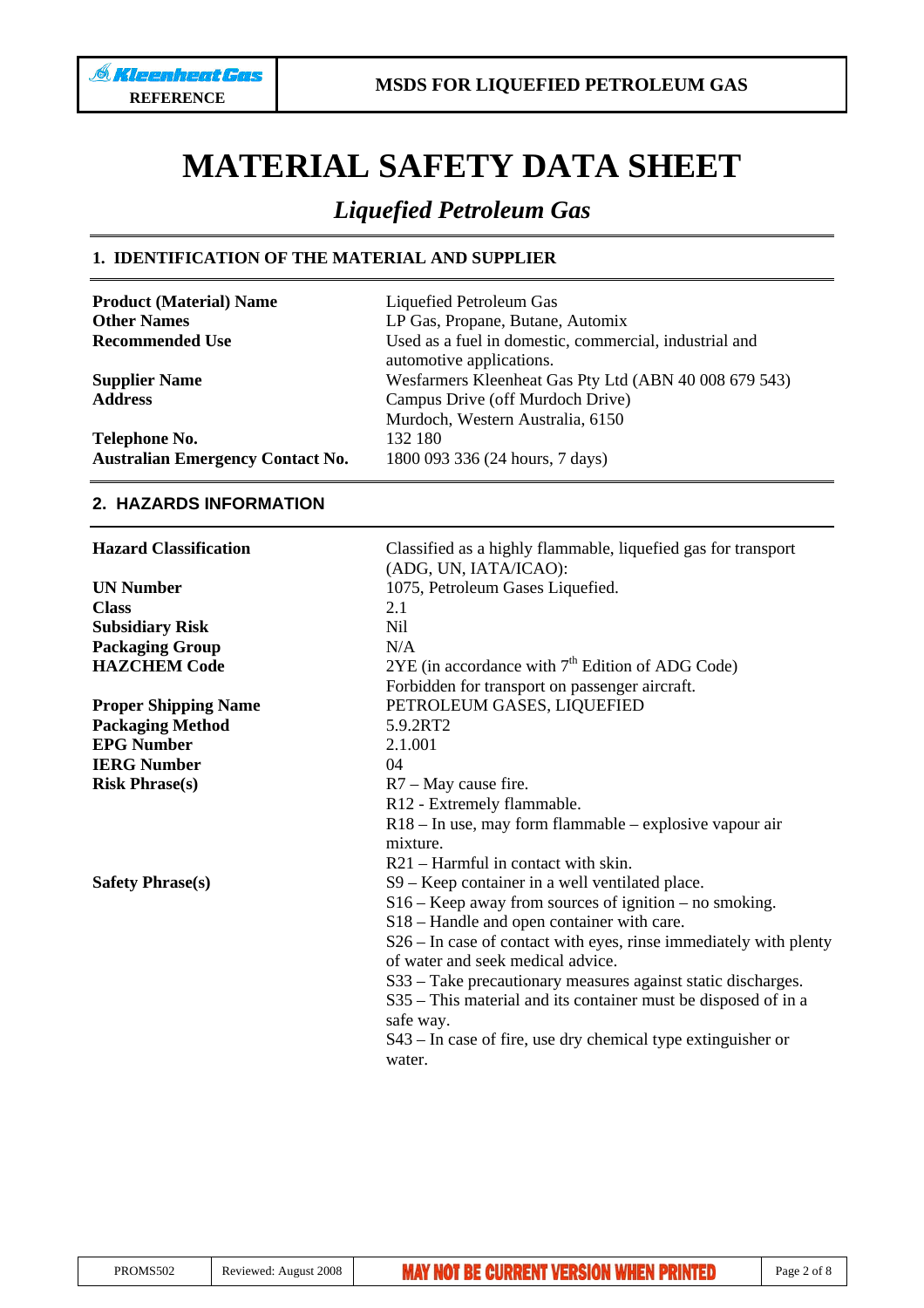## **3. COMPOSITION / INFORMATION ON INGREDIENTS**

| <b>Substances</b>                                                                                                                                                                                       | $C_3H_8$ (propane) $C_4H_{10}$ (butane)                                    |  |
|---------------------------------------------------------------------------------------------------------------------------------------------------------------------------------------------------------|----------------------------------------------------------------------------|--|
| <b>Common Names</b>                                                                                                                                                                                     | LP Gas, Autogas                                                            |  |
| <b>CAS Number</b>                                                                                                                                                                                       | 68477-94-1                                                                 |  |
| <b>Mixtures or Composite Materials</b>                                                                                                                                                                  | $>90\%$ Propane $>90\%$ butane or a variable mixture for<br>automotive use |  |
| <b>Chemical Identity of the substance(s):</b> $C_3H_8$ (propane) / $C_4H_{10}$ (butane)                                                                                                                 |                                                                            |  |
| <b>Specification</b>                                                                                                                                                                                    | In accordance with AS4670:2006 for heating purposes.                       |  |
| Hydrocarbon mixture of propane, propene (propylene), butane, butalene. A small quantity (typically up to<br>25 ppm) of ethyl mercaptan (stenching agent) is commonly added to assist in leak detection. |                                                                            |  |
| <b>Contains</b>                                                                                                                                                                                         | $< 0.1\%$ 1,3-butadiene                                                    |  |
| <b>Hazardous Components</b>                                                                                                                                                                             | No component is present at sufficient concentration to require a           |  |
|                                                                                                                                                                                                         | hazardous classification.                                                  |  |
| <b>Confidentiality Provisions</b>                                                                                                                                                                       | N/A                                                                        |  |
| <b>Disclosure of Ingredients</b>                                                                                                                                                                        | N/A                                                                        |  |

## **4. FIRST AID MEASURES**

#### **Inhalation**

If exposure to vapour, mists or fumes causes drowsiness, headache, blurred vision or irritation of the eyes, nose or throat, remove immediately to fresh air. Keep patient warm and at rest. If any symptoms persist obtain medical advice.

Unconscious casualties must be placed in the recovery position. Monitor breathing and pulse rate and if breathing has failed, or is deemed inadequate, respiration must be assisted, preferable by the mouth to mouth method. Administer external cardiac massage if necessary. Seek medical attention immediately.

#### **Skin**

If cold burns are present drench with water and obtain immediate medical advice. Keep contaminated clothes away from ignition sources.

#### **Eye**

Wash eye thoroughly with copious quantities of luke warm water. Obtain IMMEDIATE medical attention.

## **Advice to Doctor**

Treatment should in general be symptomatic and directed to relieving any effects.

## **Additional Information**

N/A

## **5. FIRE FIGHTING MEASURES**

#### **Suitable Extinguishing Media**

Smaller LP Gas fires may be extinguished using dry chemical powder type extinguishers. Larger LP Gas fires are controlled with use of water via hose reel, hydrants or automated deluge type systems.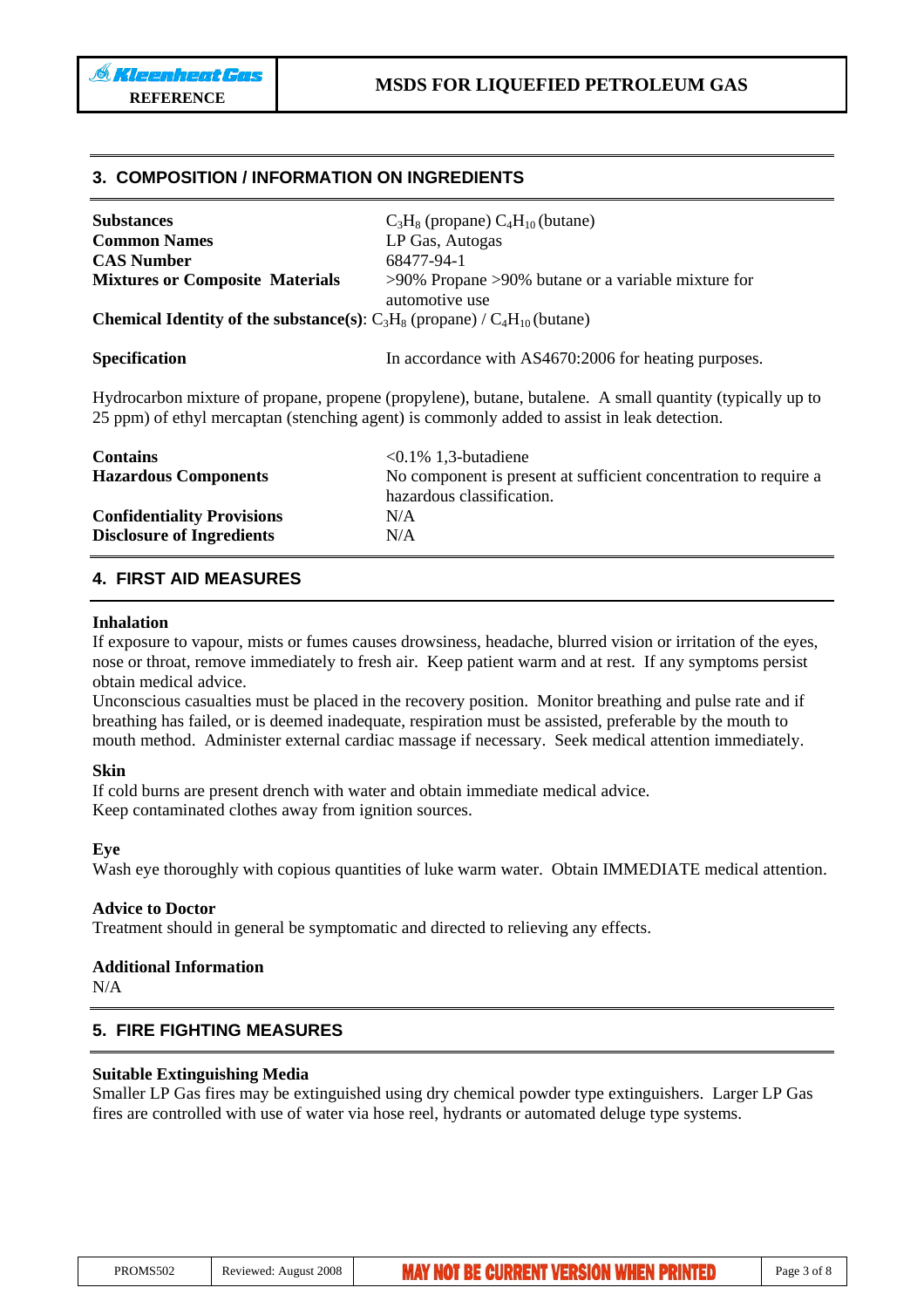## **Hazards from Combustion Products**

Carbon Dioxide, Water Vapour, traces of Carbon Monoxide and Nitrogen Oxides. Fumes, smoke Carbon Monoxide and Aldehydes can be formed during incomplete combustion. Fire fighters may need self contained breathing apparatus.

## **Precautions for Fire Fighters and Special Protective Equipment**

Evacuate area, remove ignition sources. Cut off gas supply if safe to do so – do not endanger life. DO NOT EXTINGUISH FIRE – allow gas to burn out. Use a water mist to keep the container cool. NOTE: If ignition has occurred and water is not available, the storage container metal may weaken from the heat and may result in an explosion. The area should be evacuated immediately. From a safe location, notify emergency services.

## **Hazchem Code**

 $2YE$  (in accordance with  $7<sup>th</sup>$  Edition of ADG Code)

## **Additional Information**

LP Gas is delivered, stored and used at temperatures above it's flash point. Avoid all naked flames, sparks, cigarettes, etc.

In case of fire, immediately alert the fire brigade.

Ensure an escape path is always available from any fire. Fires in confined spaces should be dealt with by trained personnel wearing approved breathing apparatus.

If gas has ignited, do not attempt to extinguish but stop gas flow and allow to burn out. Use water spray to cool heat-exposed containers, and to protect surrounding areas and personnel effecting shut-off. DO NOT USE water jets.

Every precaution must be taken to keep containers cool to avoid the possibility of a boiling liquid expanding vapour explosion (BLEVE).

Pressurised containers are liable to explode violently when subjected to high temperatures.

## **6. ACCIDENTAL RELEASE MEASURES**

## **Emergency Procedures**

- As this product has a very low flash point any spillage or leak is a severe fire and/or explosion hazard. If a leak has not ignited, stop gas flow, isolate sources of ignition and evacuate personnel.
- Ensure good ventilation
- Liquid leaks generate large volumes of flammable vapour which is heavier than air, this may travel to remote sources of ignition (eg along drainage systems). Where appropriate, use water spray to disperse the gas or vapour and to protect personnel attempting to stop leakage.
- Vapour may collect in any confined space.

## **Methods and Materials for containment and clean up procedures**

If spillage has occurred in a confined space, ensure adequate ventilation and check that a safe, breathable atmosphere is present before entry.

Do not enter a vapour cloud except for rescue; self-contained breathing apparatus must be worn. Wear protective clothing. See Exposure Controls/Personal Protection, section 8, of the Safety Data Sheet. In the event of a leak, contact the appropriate authorities. Small quantities of spilled liquid may be allowed to evaporate. Vapour should be dispersed by effective ventilation.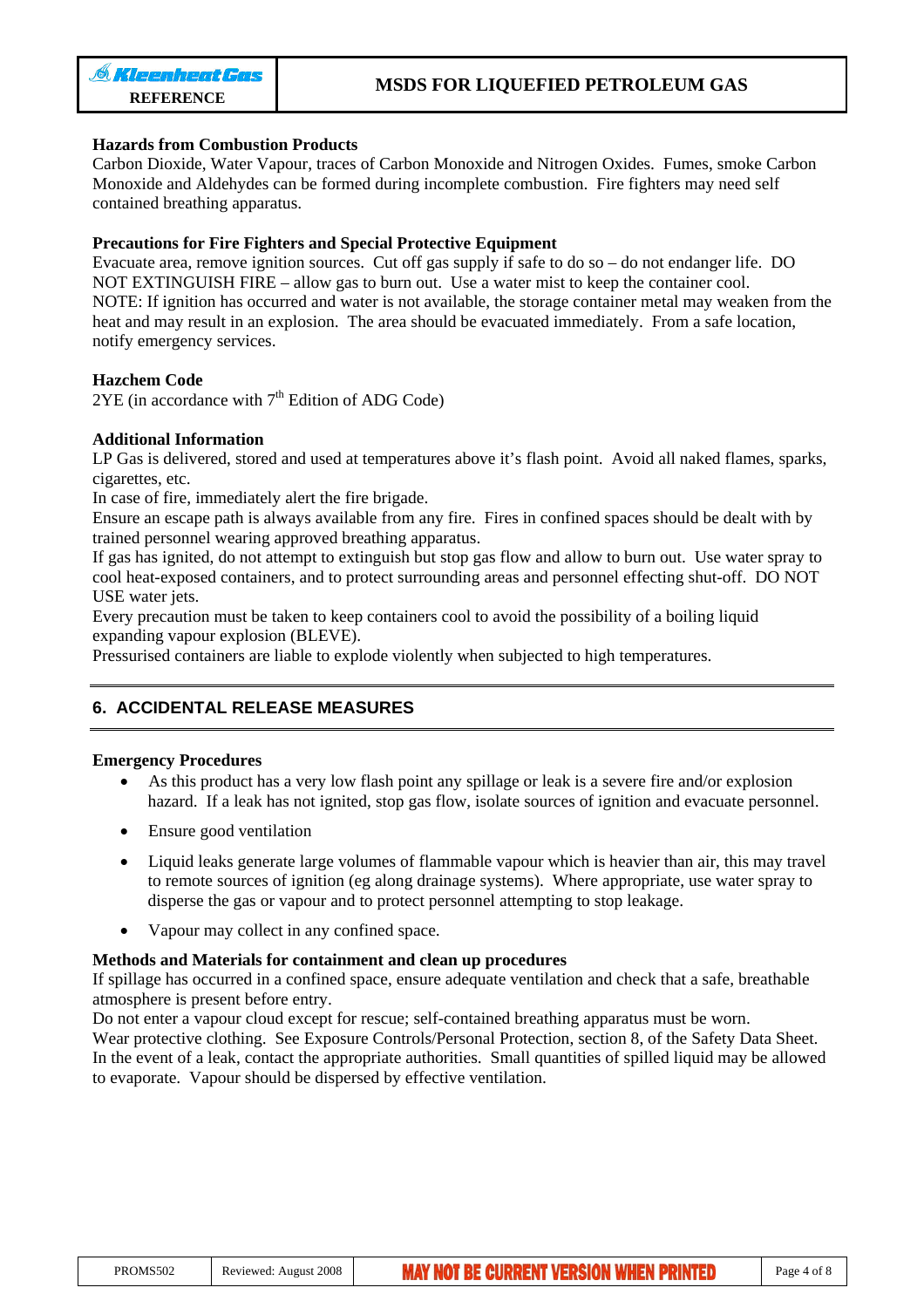## **7. HANDLING AND STORAGE**

#### **Precautions for Safe Handling**

Ensure good ventilation. Avoid inhalation of vapour. Avoid contact with liquid. When handling cylinders or transferring LP Gas wear protective footwear and suitable gloves. Avoid contact with the eyes.

#### **Conditions for Safe Storage**

Store and use only in containers designed for use with this product. Store and dispense only in well ventilated areas away from the heat and sources of ignition. Do not enter storage tanks. If entry to tanks is necessary, contact the supplier. Containers must be properly labelled. Do not remove warning labels from containers.

#### **Other Information**

Fire Prevention

Where appropriate ensure equipment is electrically bonded and earthed to prevent static accumulation. Explosive air/vapour mixtures may form at ambient temperature. Note: product spilt on clothing may give rise to delayed evaporation and subsequent fire hazard.

Storage and handling of LP Gas is controlled via the requirements of AS/NZS 1596 (Storage and Handling of LP Gas).

Please refer to Australian state and territory dangerous goods regulations.

## **8. EXPOSURE CONTROLS / PERSONAL PROTECTION**

#### **National Exposure Standards**

Ensure adequate ventilation. Avoid, as far as reasonably practicable, inhalation of vapour generated during use. The vapour is an asphyxiant at high concentrations.

If vapour is generated, its concentration in the workplace air should be controlled to the lowest reasonably practicable level.

WorkSafe Australia recommends an Exposure Standard of 1000 ppm for LP Gas over an 8 hour timeweighted average (TWA).

## **Biological Limit Values**

N/A

#### **Engineering Controls**

Store containers in an upright position (even when empty); keep away from heat sources; do not drop; keep valves closed when not in use. Where relief valves are fitted to bulk vessels or pipework, protection by rain caps or grease plugs must be provided at all times. Store away from oxidising substances (eg pool chlorine).

Containers must be secured in an upright position for transport, as per Australian Dangerous Goods Code.

## **Respiratory Protection**

If operations are such that exposure to vapour, mist or fume may be anticipated, then suitable approved respiratory equipment should be worn. The use of respiratory equipment must be strictly in accordance with the manufacturers' instructions and any statutory requirements governing its selection and use.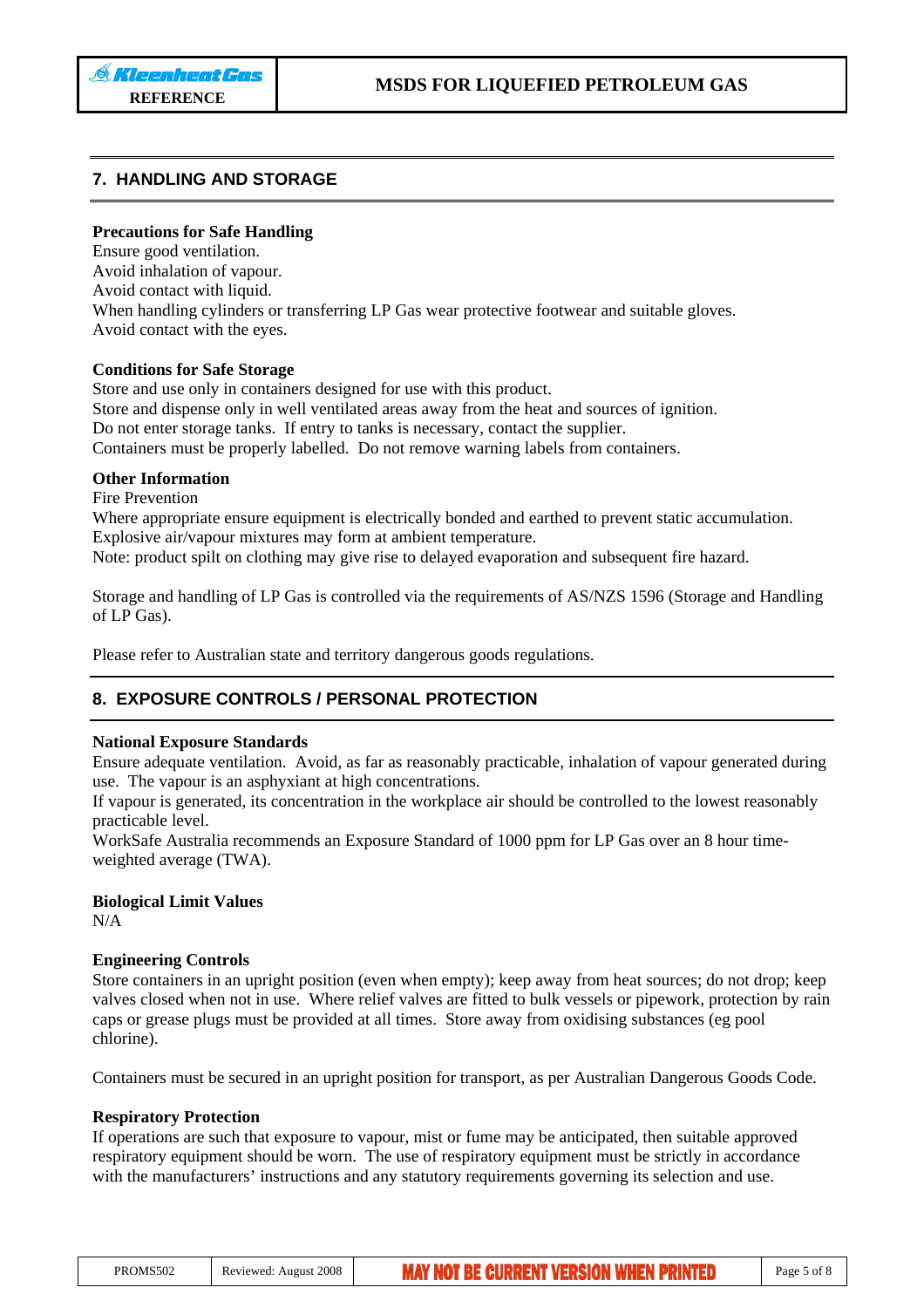## **Body Protection**

Wear suitable gloves and overalls to prevent cold burns and frostbite. In filling operations wear protective clothing including imperious gloves, safety goggles or face shield. When handling cylinders wear protective footwear.

## **9. PHYSICAL AND CHEMCIAL PROPERTIES**

| Odour                                        | Sulphurous/distinctive when stenched                            |
|----------------------------------------------|-----------------------------------------------------------------|
| <b>Boiling Point</b>                         | within the range -42 $\rm{^{\circ}C}$ to $\rm{0^{\circ}C}$      |
| <b>Vapour Pressure</b>                       | 300 - 1400 kPa @ 40°C                                           |
| <b>Vapour Pressure</b>                       | $0 - 375$ kPa @ $0^{\circ}$ C                                   |
| Solubility in Water @ 20°C                   | $<$ 200 $ppm$                                                   |
| <b>Physical State</b>                        | Liquid while stored under pressure (vapour at ambient pressure) |
| <b>Colour</b>                                | Colourless                                                      |
| <b>Density</b>                               | Liquid $0.51\text{kg}/1 - 0.58\text{kg}/1$ (water = 1)          |
|                                              | Vapour $1.52 - 2.01$ (air = 1)                                  |
| <b>Flash Point</b>                           | $-104$ °C - 60°C                                                |
| <b>Autoignition Temperature</b>              | $494$ °C - 549°C                                                |
| <b>Flammable Limits</b>                      | 1.5% to 9.6% (in air $v/v$ )                                    |
| <b>Ratio of Expansion (liquid to vapour)</b> | Propane 1; 273 / butane 1; 238                                  |
| <b>Odourant</b>                              | Ethyl Mercaptan @ dose rate of 25 parts per million in liquid.  |

## **10. STABILITY AND REACTIVITY**

## **Chemical Stability**

Stable at ambient temperatures.

## **Hazardous Reactions**

Hazardous polymerisation reactions will not occur.

## **Conditions to Avoid / Incompatable Materials**

Avoid contact with strong oxidizing agents (ie. Chlorine, Pool chlorine, Nitric Acid, etc.)

## **Hazardous Decomposition Products**

Incomplete combustion will generate hazardous gases, including carbon monoxide.

## **11. TOXICOLOGICAL INFORMATION**

## **Acute and Chronic Health Effects**

None.

## **Possible Routes of Exposure/Range of Effects following exposure**

## • **Inhalation**

Low vapour concentrations may cause nausea, dizziness, headaches and drowsiness. May have a narcotic effect if high concentrations of vapour are inhaled. High vapour concentrations may produce symptoms of oxygen deficiency which, coupled with central nervous system depression, may lead to rapid loss of consciousness.

## • **Abuse**

Under normal conditions of use the product is not hazardous, however, abuse involving deliberate inhalation of very high concentrations of vapour, even for short periods, can produce unconsciousness and/or result in a sudden fatality.

| PROMS502<br>Reviewed: August 2008 | <b>MAY NOT BE CURRENT VERSION WHEN PRINTED</b> | Page 6 of 8 |
|-----------------------------------|------------------------------------------------|-------------|
|-----------------------------------|------------------------------------------------|-------------|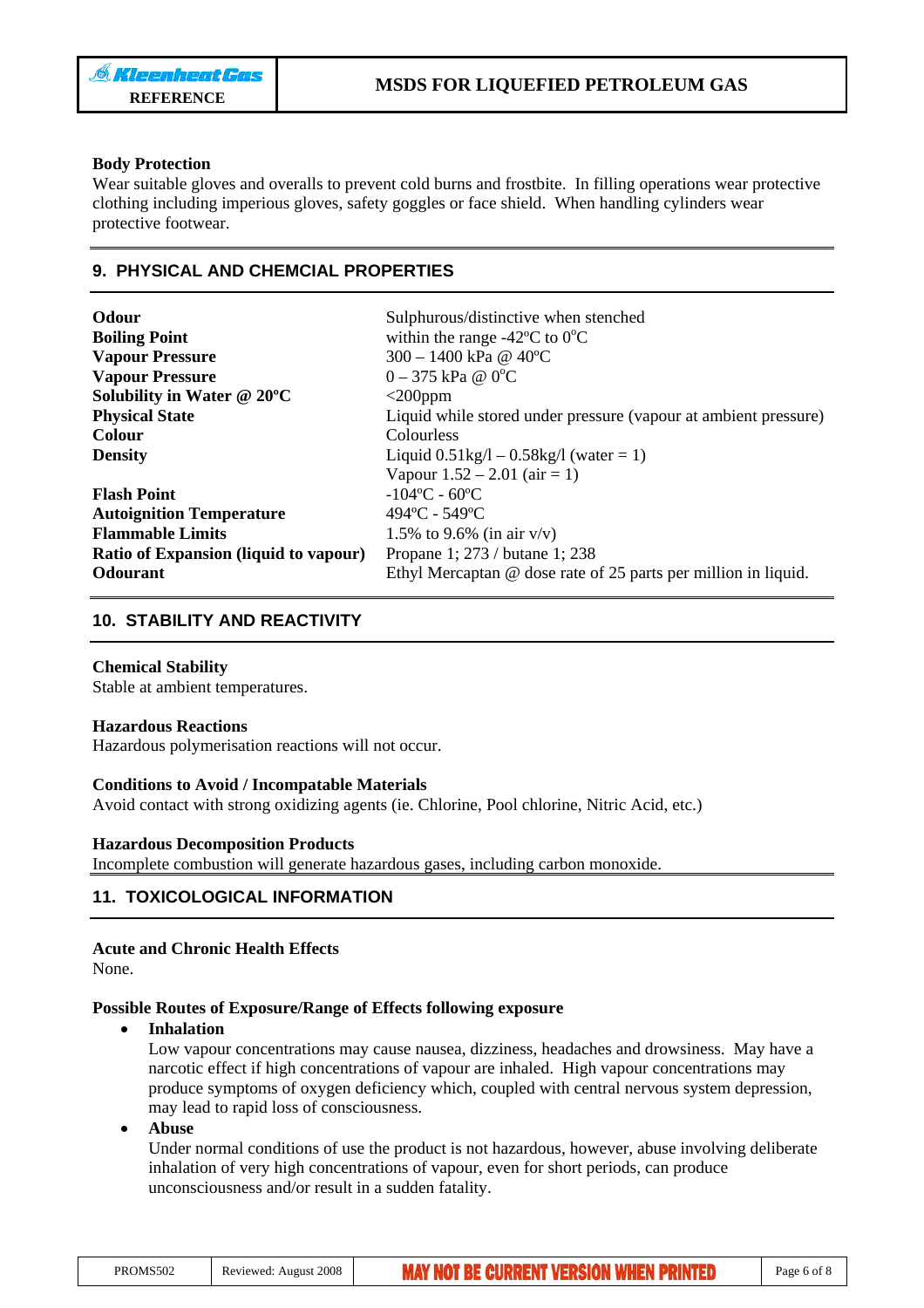- **Skin**
- Will cause cold burns and frostbite if skin contact with liquid occurs.
- **Eye** Will present a risk of serious damage to the eyes if contact with liquid occurs.

#### **Dose, Concentration or Conditions of Exposure likely to cause injury**

Saturated concentration of atmosphere may cause asphyxia.

#### **Delayed Effects**

N/A

## **12. ECOLOGICAL INFORMATION**

#### **Eco Toxicity**

Not toxic to flora, fauna or soil organisms. Will not cause long term adverse effects in the environment and is not dangerous to ozone layer. Unlikely to cause long term effects in the aquatic environment.

#### **Mobility**

Spillages are unlikely to penetrate the soil. The product is volatile/gaseous and will partition to the air phase.

#### **Persistence/Degradability**

Unlikely to cause long term adverse effects in the environment.

#### **Bioaccumulative Potential**

This material is not expected to bioaccumulate.

## **13. DISPOSAL CONSIDERATIONS**

'EMPTY' container warning: 'empty' containers retain residue (liquid and/or vapour) and can be dangerous. DO NOT PRESSURISE, CUT, WELD, BRAZE, SOLDER, DRILL, GRIND OR EXPOSE SUCH CONTAINERS TO HEAT, FLAME, SPARKS AND OTHER SOURCES OF IGNITION, THEY MAY EXPLODE AND CAUSE INJURY OR DEATH. Do not attempt to clean, as residue is difficult to remove. Containers should be returned to the owning organisation when no longer required. Small customer owned cylinders should be made safe at a Gas Cylinder Test Station before disposal. Check with local Council re acceptance for disposal to landfill.

Do not incinerate LP Gas cylinders.